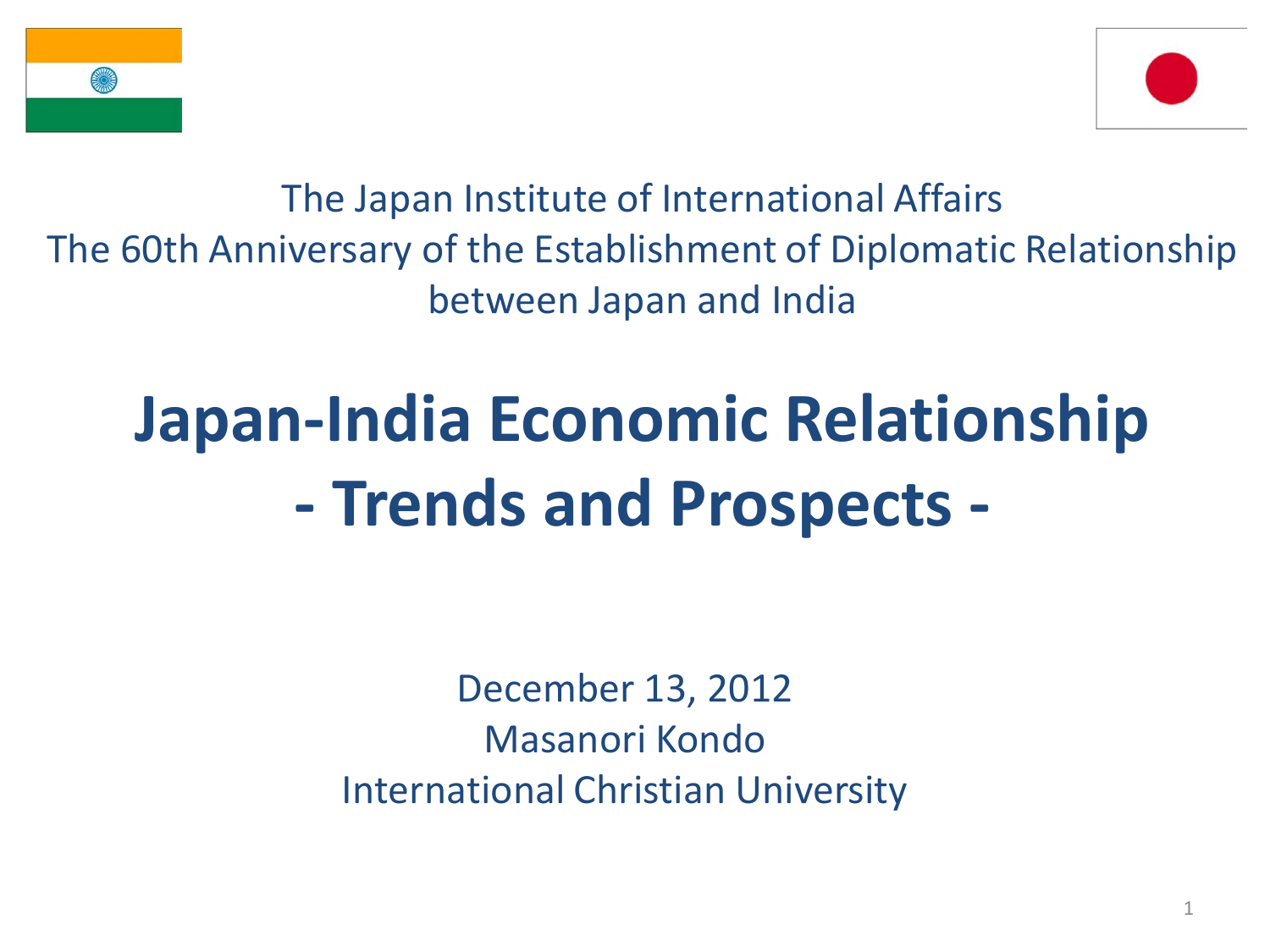



## **Japanese FDI to India (US\$ million)**

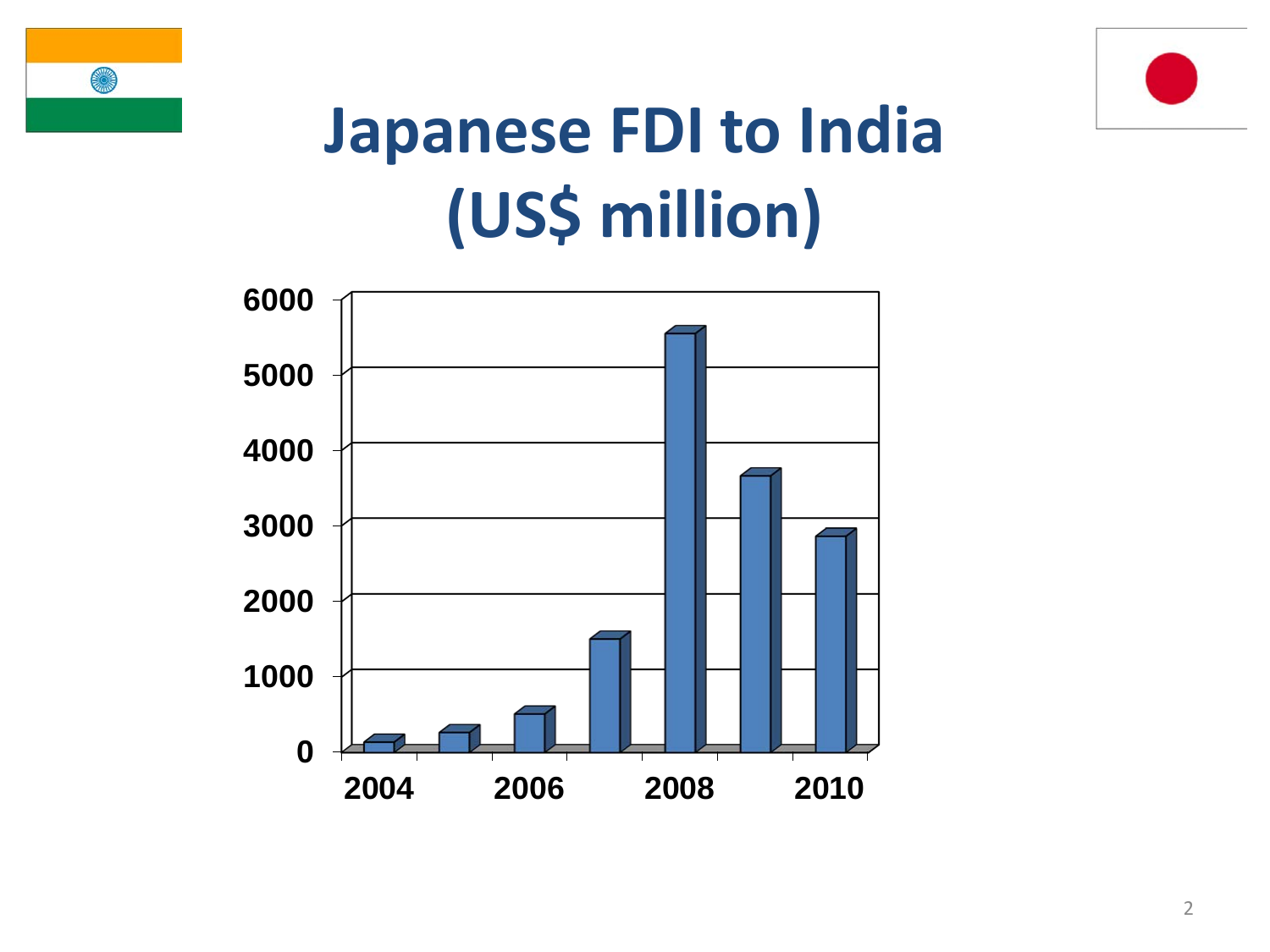



#### **India-Japan bilateral trade**

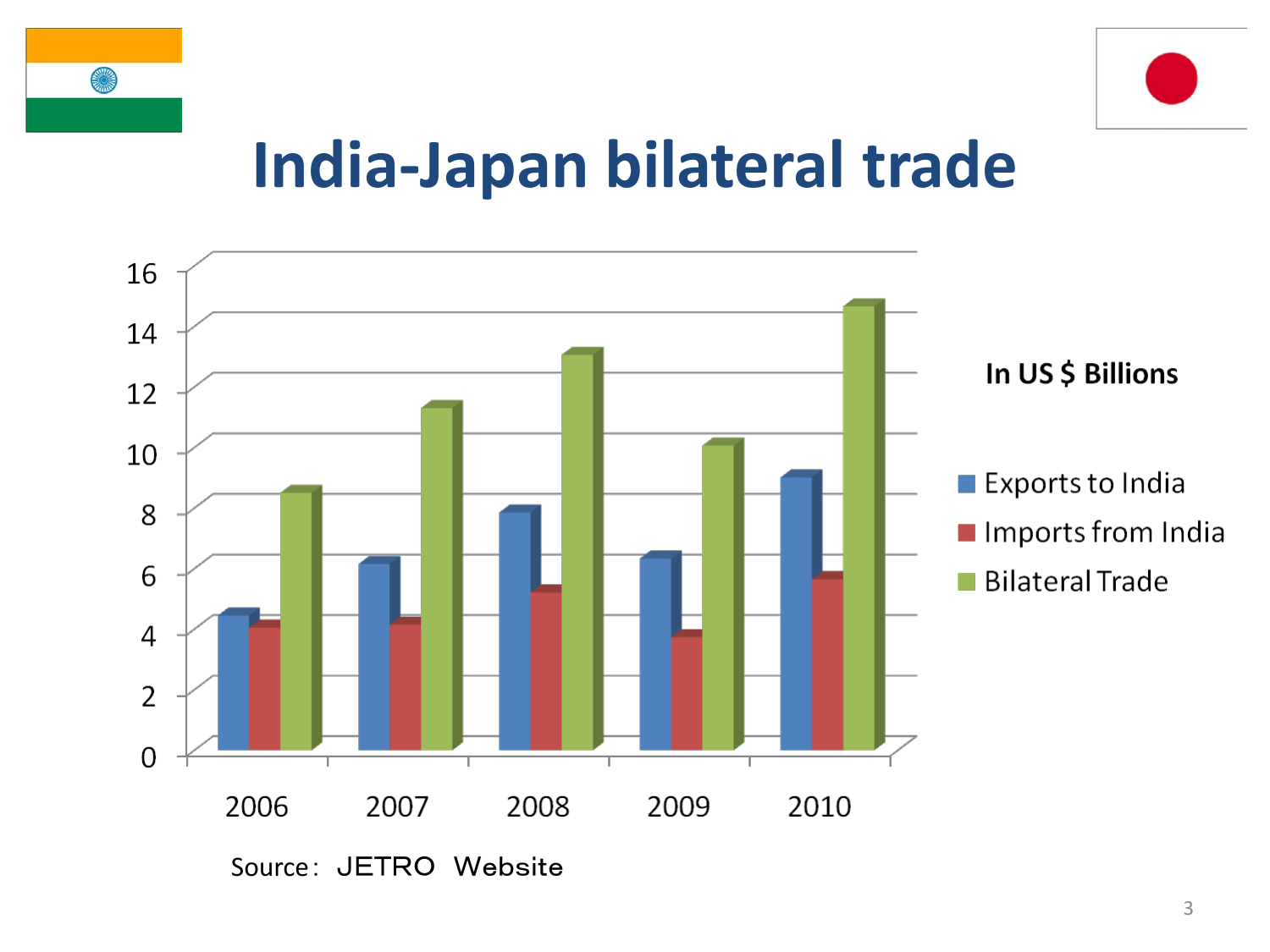



## **Salient features of India-Japan business**

- Concentration on the automobile and related sector
- Delayed entry in the home electronics industry
- Difficulties for small and medium-sized enterprises (SMEs)
- Limited success in the service industry
- Increase in investment does not increase bilateral trade
- Limited people-to-people contact
- Untapped potential of the nuclear business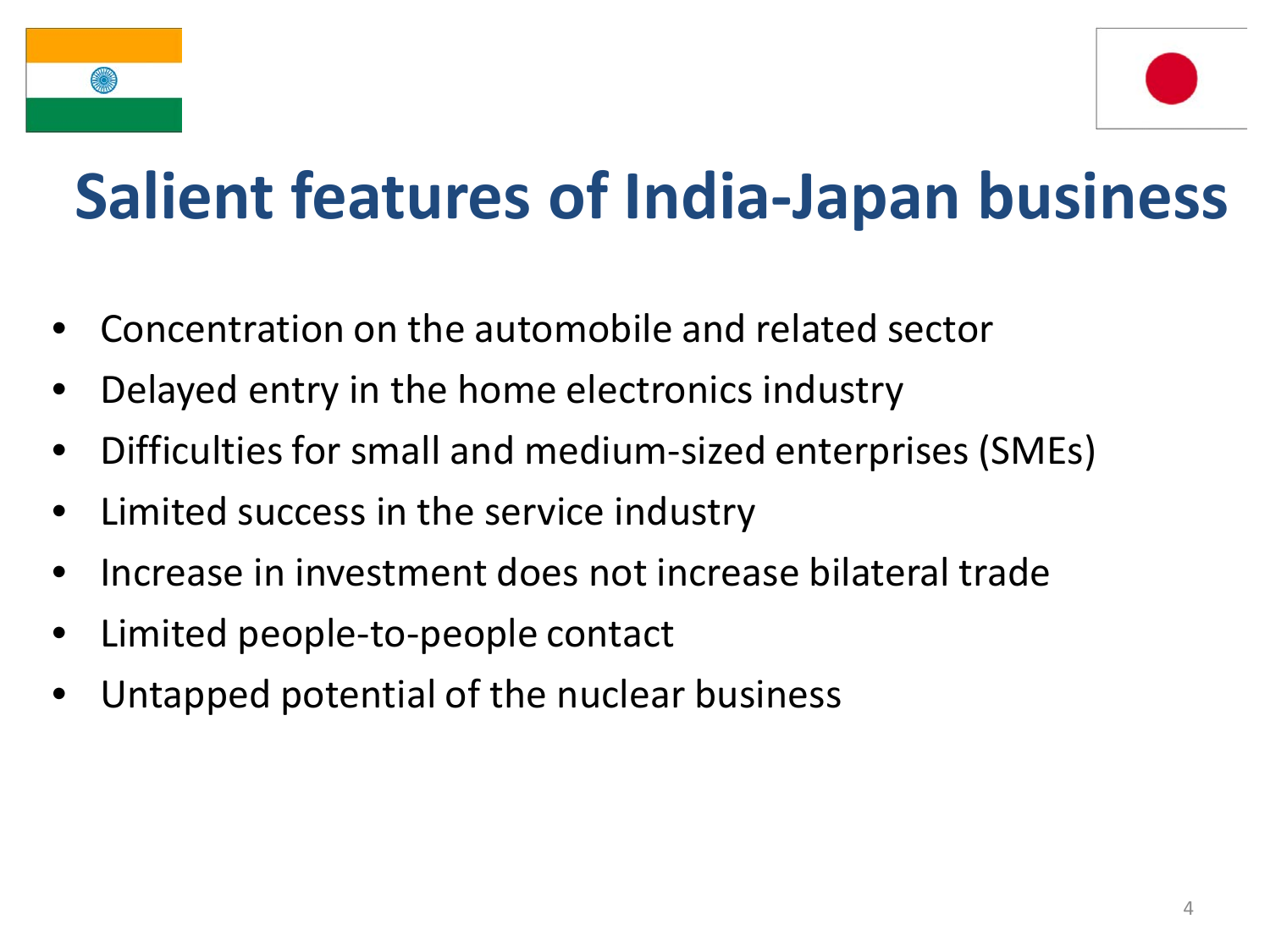# **India-Japan complementarities**

#### **India**

- Requires capital in all areas and technology
- Many investment opportunities with strong domestic demand
- More than 50% population below 25
- Easy availability of scientific, technical and skilled personnel
- Global powerhouse in software solutions
- Extremely cost competitive

#### **Japan**

- Surplus capital with businesses and technology powerhouse
- Limited investment opportunities and stagnant domestic demand
- Aging population 23% above 65 years
- Limited availability of skilled and technical manpower
- High tech hardware and technological capabilities
- High cost economy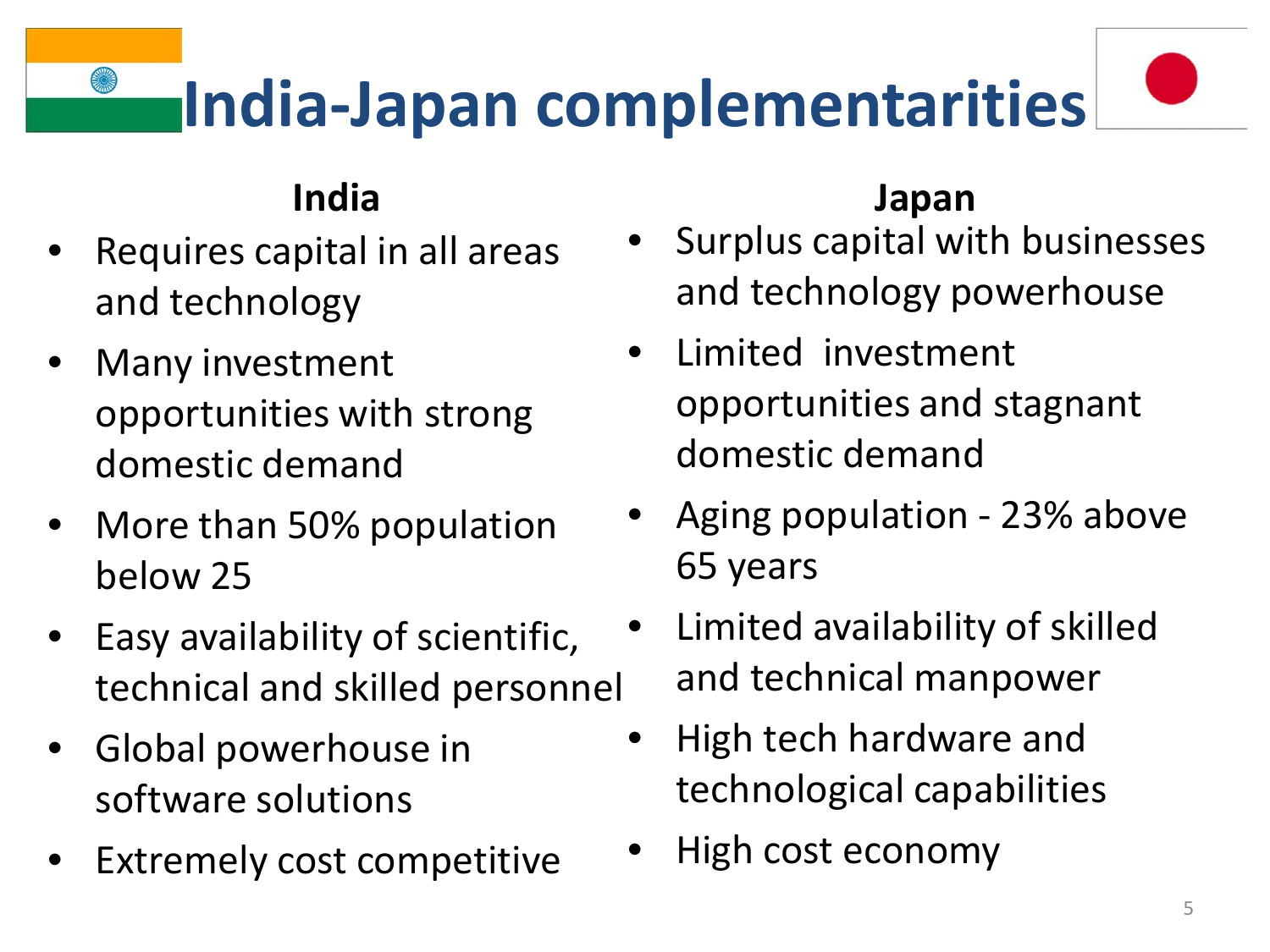

## **Obstacles for Japanese companies**

- Underdeveloped infrastructure
- **Bureaucracy**
- Land acquisition
- Labor management
- Difficulty in finding a right partner
- Competition with local companies
- Declining profitability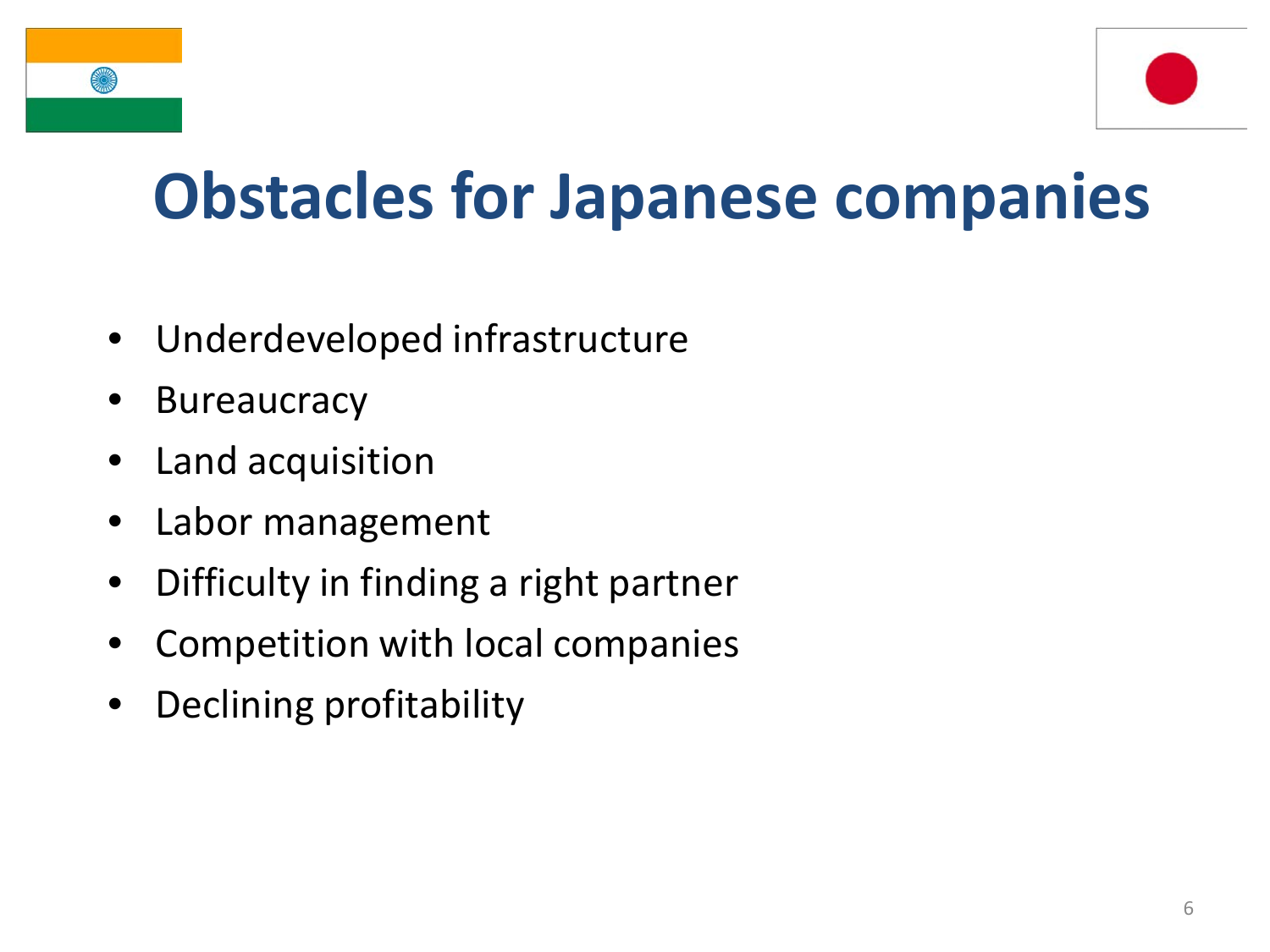



#### **Recent developments**

- Doubling the number of Japanese companies in India in 3 years
- Catch up through large-scale M&A
- Investment in the steel and power generation equipment industries
- Chennai as a new investment destination
- Interest in BOP (Base of the Pyramid) business
- India-Japan Comprehensive Economic Agreement (EPA/CEPA)
- Further negotiation on movement of natural persons
- Negotiation on Social Security Agreement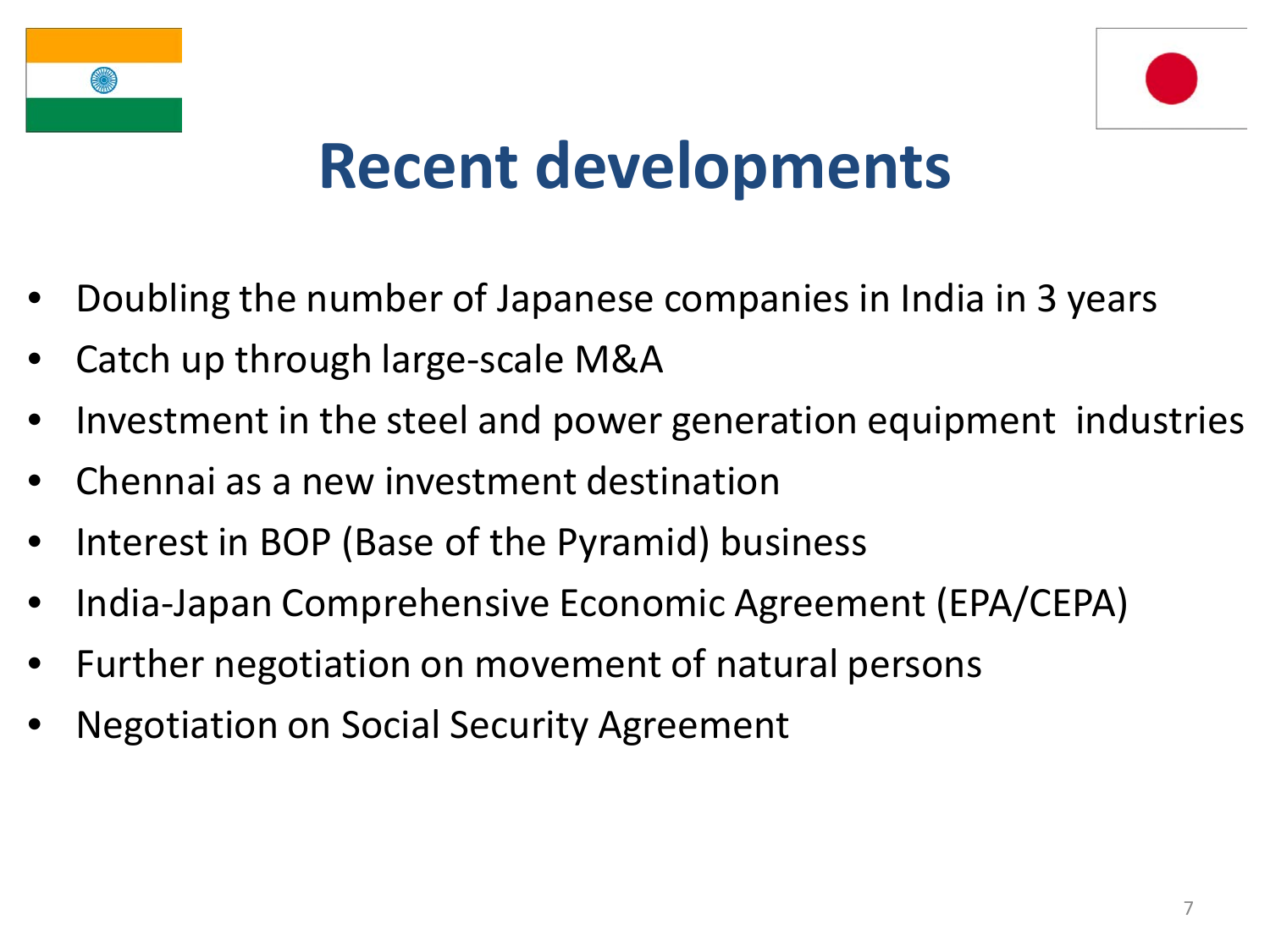



## **Development in Neemlana**

- Limited land availability in National Capital Region (NCR).
- MOU between METI/JETRO and RITCO for the industrial estate for Japanese companies.
- Tax and other incentives.
- 14 Japanese companies have already started operations, and 32 companies are committed.
- Issue of power, water, and other infrastructure.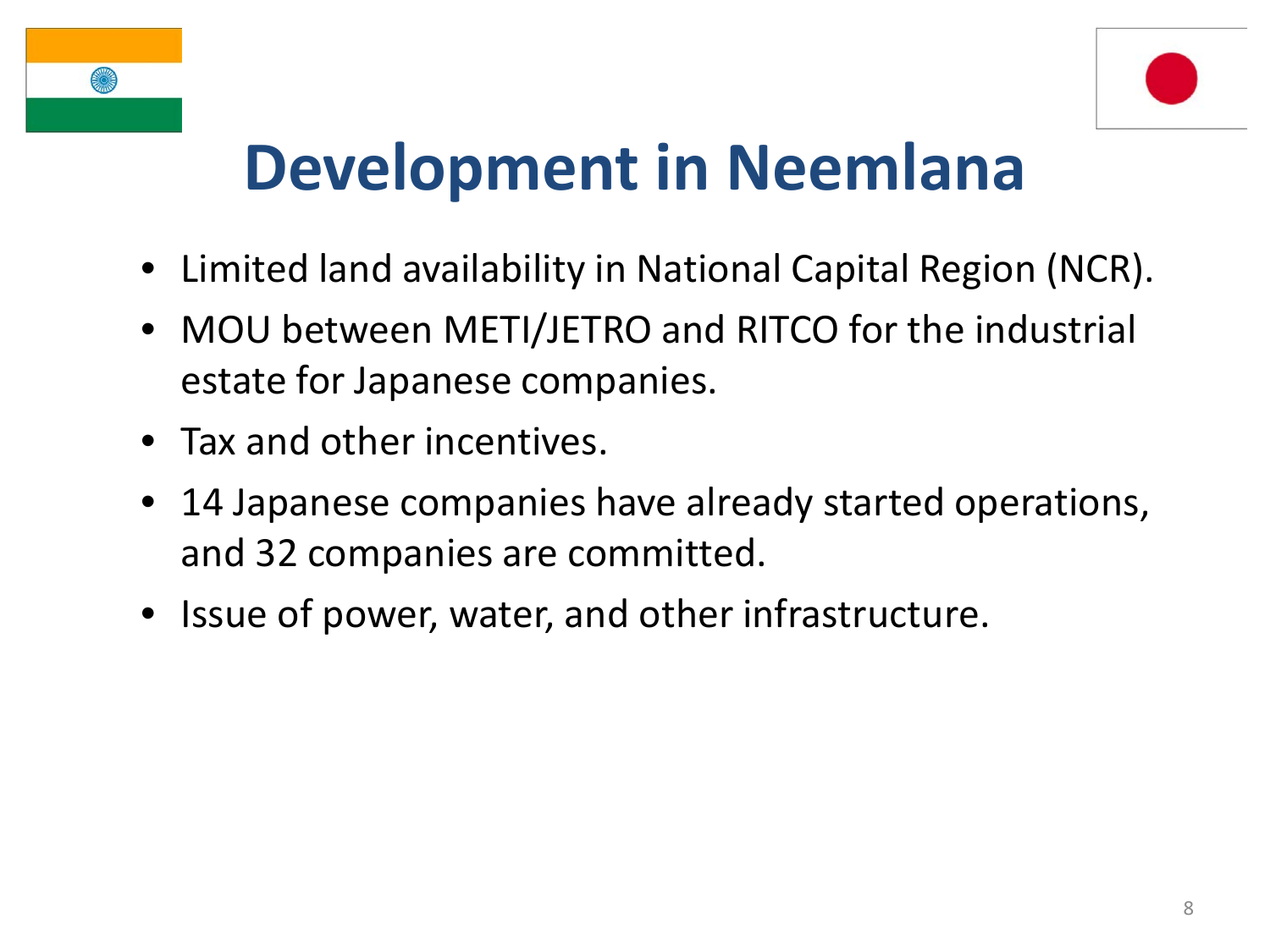#### **Development in Chennai area**

- Mizuho Corporate Bank and JGC Corporation invest 4 billion yen in the industrial park developed by Ascendas Group.
- The park will be 2.3 square kilometers, and the plants will start operation in 2013.
- The residential area will be 2 square kilometers. Japanese shopping center, golf course, and hospitals will also be built.
- Sojitz is also developing an industrial park in Chennai with Motherson Group, and its development cost is 5 billion yen. It will start operating in 2014.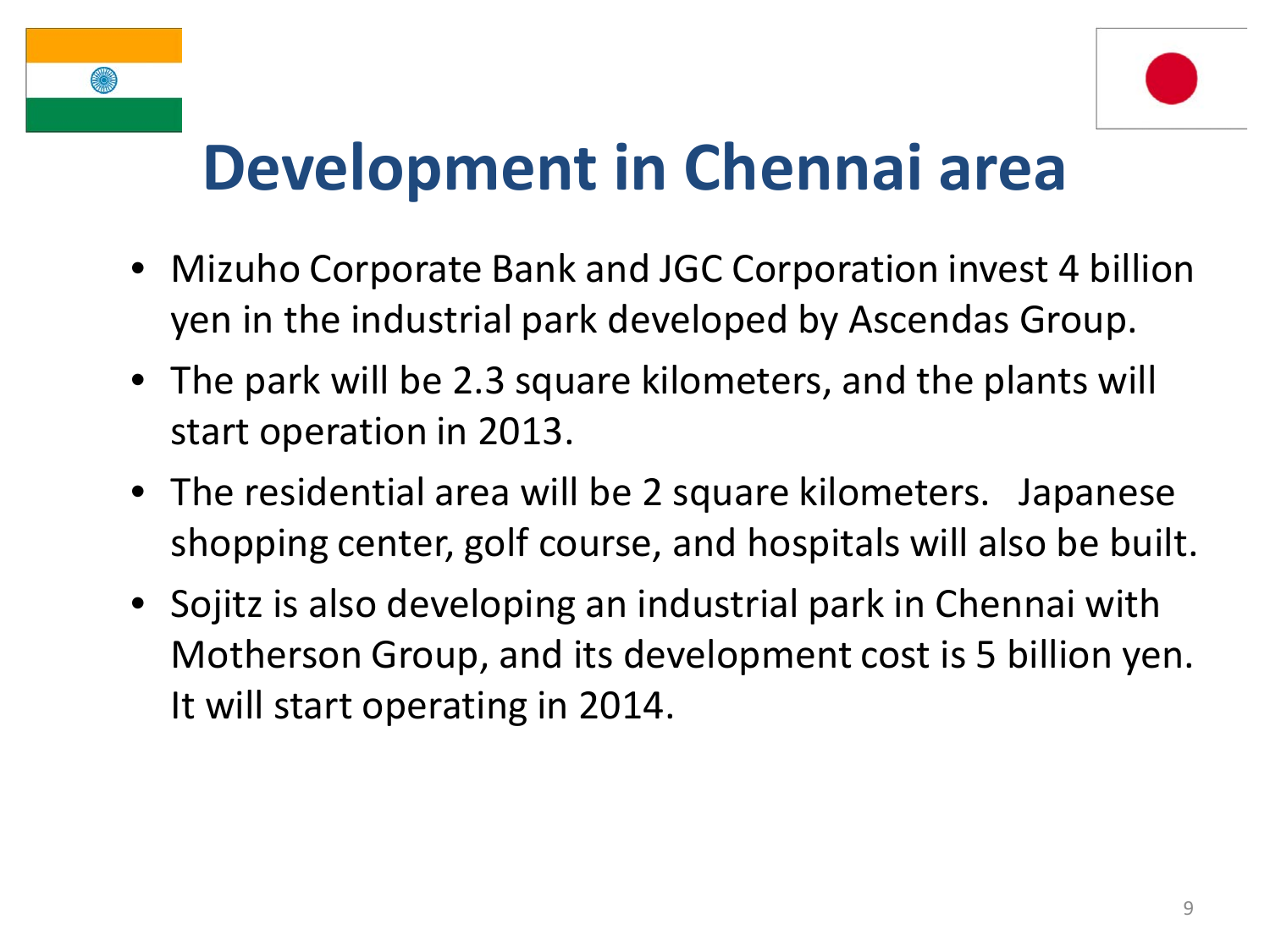



#### **Japanese government projects**

- India as the largest recipient of Japanese yen loan since 2006
- Delhi Metro project
- Delhi-Mumbai Dedicated Freight Corridor (DFC)
- Delhi-Mumbai Industrial Corridor (DMIC)
- Neemrana Japanese Investment Industrial Area
- JETRO Business Support Center in India
- Comparison with US, Europe and Korea